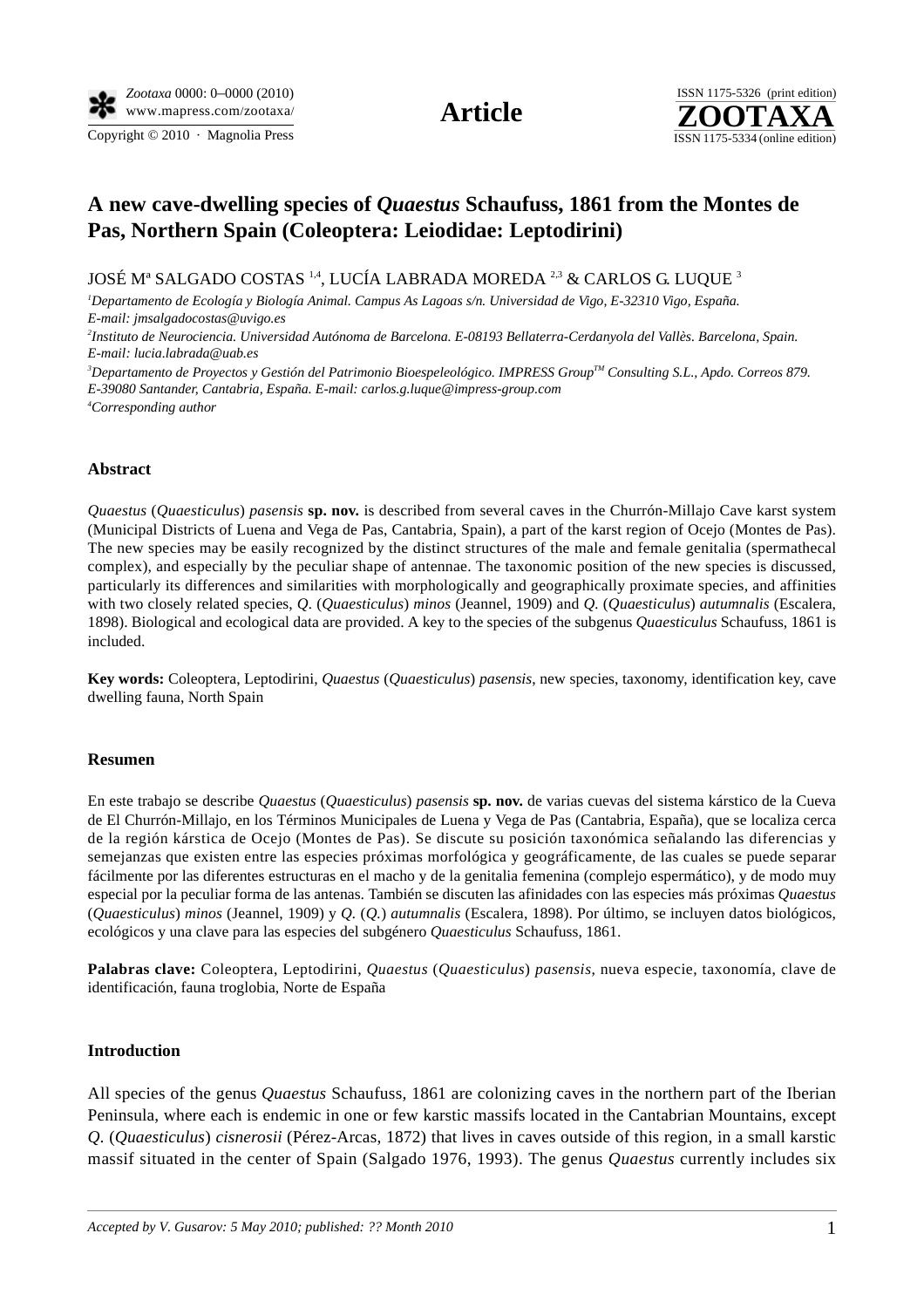subgenera (Salgado *et al*. 2008). One of them, the subgenus *Quaesticulus* Schaufuss, 1861 includes twelve species, together with the new species described here (*Q. pasensis* **sp. nov.**). The characters that define the subgenus *Quaesticulus*, as well as the distribution and taxonomic position of the included species have been defined in various studies (Salgado 2000, 2001, Salgado *et al.* 2008).

The purpose of this paper is to describe a new species of *Quaestus* from the Cantabrian Mountains, to establish two groups of species of the subgenus *Quaesticulus* and to add new data on distribution of the geographically close species, *Q.* (*Quaesticulus*) *minos* (Jeannel, 1909) an *Q.* (*Q.*) *autumnalis* (Escalera, 1898). A recently published molecular phylogeny of Leptodirini (Ribera *et al.* 2010) did not include *Q. pasensis*, but, based on unpublished analyses of a larger dataset, *Q. pasensis* is nested inside *Quaestus* group of genera and forms a monophyletic group with two other species, *Q. minos* and *Q. autumnalis* (Ribera, pers. comm.)

## **Material and methods**

The specimens of the new species were collected manually or using aspirator and preserved in ethanol, 70% or absolute (for molecular studies that are currently under way). Illustrations were made from cleared specimens mounted on plastic microslides. The aedeagus and spermathecal complex were removed and placed in 10% KOH for six hours, after which the preparations were dehydrated by passing them through an ethanol series (60%–96%) for a few minutes and then in xylene for approximately 12 hours. Immediately after this the preparations were mounted in Canada balsam on transparent rectangular acetate paper plates pinned together with corresponding specimens.

We used the following acronyms for the institutions or particular collections where paratypes are deposited:

| <b>CZUL</b> | Colección de Zoología de la Universidad de León, Spain (Luis M. Fernández)     |
|-------------|--------------------------------------------------------------------------------|
| JFCL        | Javier Fresneda private collection, Lleida, Spain                              |
| JMSC        | José María Salgado private collection, Vigo (Pontevedra), Spain                |
| <b>MCNA</b> | Museo Regional de Ciencias Naturales de Álava, Vitoria, Spain (Juan M. Marcos) |
| <b>MNCN</b> | Museo Nacional de Ciencias Naturales de Madrid, Spain (Mercedes Paris)         |
| <b>MNHN</b> | Muséum National d'Histoire Naturelle, Paris, France (Thierry Deuve)            |
| <b>MZBS</b> | Museo de Zoología de Barcelona, Spain (Oleguer Escolà)                         |
| <b>PMGC</b> | Pier Mauro Giachino private collection, Torino, Italy                          |

All geographic coordinates are given in UTM system (MGRS), followed by altitude above see level.

## **Subgenus** *Quaesticulus* **Schaufuss, 1861**

The following characters define the subgenus *Quaesticulus*: apices of elytra rounded, not divergent; sutural striae of elytra long and visible; metafemora of males without small tooth on the posterior margin (except *Q. adnexus* Schaufuss, 1861); internal sac of the aedeagus without robust sclerotized pieces and with a stylet lacking the basal plate; spermatheca with a short spermathecal duct and spermathecal membranous gland. This subgenus can be divided into two groups based on the length / width ratios of antennomeres 8 and 11. The species are distributed between the two groups as follows:

*adnexus* group (9 species): *Quaestus adnexus* (Schaufuss, 1861), *Q*. *angustitarsis* (Español, 1950), *Q. autumnalis* (Escalera, 1898), *Q. canis* (Salgado, 1992), *Q. cisnerosii* (Pérez-Arcas, 1872), *Q. noltei* (Coiffait, 1965), *Q. pachecoi* (Bolívar, 1915), *Q*. *bustilloi* Salgado & Fresneda, 2009 and *Q. sharpi* (Escalera, 1898).

*filicornis* group (3 species): *Quaestus filicornis* (Uhagón, 1881), *Q*. *minos* (Jeannel, 1909) and *Q. pasensis* **sp. nov.**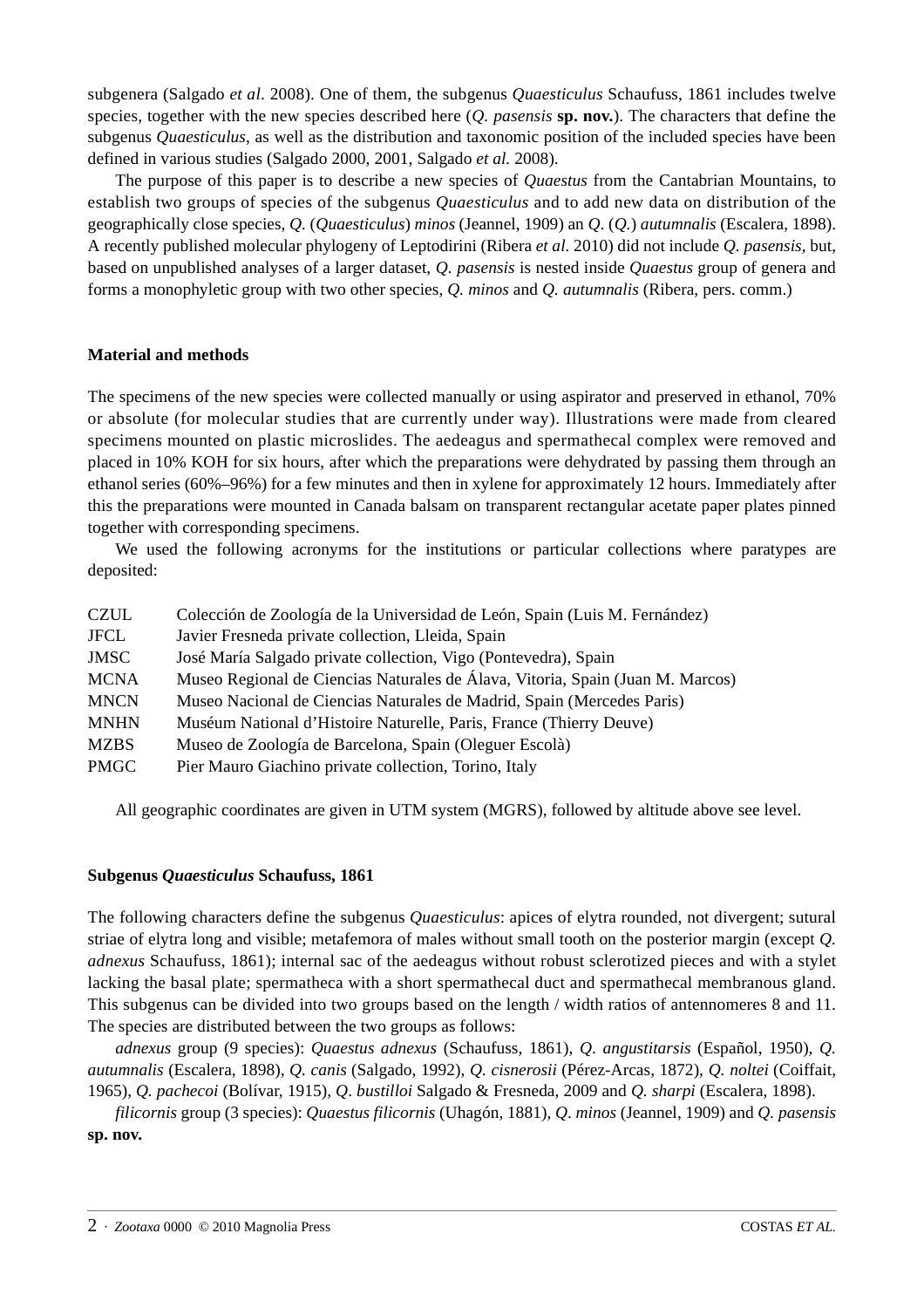## **Key to species of the subgenus** *Quaesticulus*

| 1.           | $11th$ antennomere less than one and a half times as long as $10th$ ; $8th$ antennomere at least two and a half as long as wide                                                                                                                                                                                                                                                      |
|--------------|--------------------------------------------------------------------------------------------------------------------------------------------------------------------------------------------------------------------------------------------------------------------------------------------------------------------------------------------------------------------------------------|
|              | 1'. 11 <sup>th</sup> antennomere more than one and a half times as long as 10 <sup>th</sup> ; 8 <sup>th</sup> antennomere at most twice as long as wide (adn-                                                                                                                                                                                                                        |
|              |                                                                                                                                                                                                                                                                                                                                                                                      |
| 2.           | Body length 3–3.5 mm; antennae almost as long as body; $2nd$ antennomere as long as or almost as long as $3rd$ ; mes-<br>oventral carina anteriorly blunt and serrate, medially with narrow ventral edge; parameres not surpassing tip of                                                                                                                                            |
| $2^\circ$ .  | Body length 2.25–3 mm; antennae shorter than body; $2^{nd}$ antennomere clearly shorter than $3^{rd}$ ; mesoventral carina ante-<br>riorly not serrate, medially with wide or narrow ventral edge; parameres reaching or surpassing tip of median lobe of                                                                                                                            |
| 3.           | $8th$ and 10 <sup>th</sup> antennomeres of almost equal length; $8th$ antennomere three times as long as wide; ventral edge of mes-<br>oventral carina wide medially; parameres widely surpassing tip of median lobe, middle seta of paramere club shorter<br>and more robust than the other two; internal sac of aedeagus bearing a group of robust spines near the mid region      |
| $3^\circ$ .  | 8 <sup>th</sup> antennomere clearly shorter than 10 <sup>th</sup> ; 8 <sup>th</sup> antennomere two and a half times longer than wide; ventral edge of<br>mesoventral carina narrow medially; parameres just reaching tip of median lobe, all setae of paramere club equally<br>thick and long; internal sac of aedeagus lacking robust spines near mid region  Q. pasensis sp. nov. |
| 4.           | $11th$ antennomere at least twice as long as $10th$ ; $8th$ antennomere transverse or almost transverse; insertion pores of                                                                                                                                                                                                                                                          |
|              |                                                                                                                                                                                                                                                                                                                                                                                      |
| $4^\prime$ . | $11th$ antennomere less than twice as long as $10th$ ; $8th$ antennomere clearly longer than wide; insertion pore of basal                                                                                                                                                                                                                                                           |
| 5.           | Body length 2.2–2.55 mm; $11th$ antennomere twice as long as $10th$ ; male protarsus dilated, as wide or almost as wide as                                                                                                                                                                                                                                                           |
| $5^\circ$ .  | Body length 1.5–2.2 mm; 11 <sup>th</sup> antennomere more than twice as long as $10th$ ; male protarsus very weakly dilated, clearly                                                                                                                                                                                                                                                 |
| 6.           | $8th$ to 10 <sup>th</sup> antennomeres slightly longer than wide; internal sac of aedeagus without groups of spines; ventral spine of                                                                                                                                                                                                                                                |
|              |                                                                                                                                                                                                                                                                                                                                                                                      |
| $6^\circ$ .  | $8th$ to $10th$ antennomeres transverse; internal sac of aedeagus with two groups of well-developed symmetrical spines;                                                                                                                                                                                                                                                              |
|              |                                                                                                                                                                                                                                                                                                                                                                                      |
| 7.           | Body length 1.5–1.95 mm; 8 <sup>th</sup> antennomere transverse; posterior edge of male metafemur medially with small tooth;<br>median lobe of aedeagus pointed apically; parameres shorter than median lobe, apical club not differentiated; spermath-                                                                                                                              |
|              | 7'. Body length 2-2.2 mm; 8 <sup>th</sup> antennomere slightly longer than wide; posterior edge of male metafemur without tooth;<br>median lobe of aedeagus arcuate apically; parameres as long as median lobe, with apical club differentiated; spermath-                                                                                                                           |
|              | 8. $8^{th}$ –10 <sup>th</sup> antennomeres transverse or almost transverse; parameres wide and robust basally and medially, with apical                                                                                                                                                                                                                                              |
| $8^\circ$ .  |                                                                                                                                                                                                                                                                                                                                                                                      |
| 9.           |                                                                                                                                                                                                                                                                                                                                                                                      |
|              |                                                                                                                                                                                                                                                                                                                                                                                      |
|              | 10. Ventral edge of mesoventral carina without longitudinal sulcus; parameres not surpassing apex of median lobe of                                                                                                                                                                                                                                                                  |
|              |                                                                                                                                                                                                                                                                                                                                                                                      |
|              | 10'. Ventral edge of mesoventral carina with longitudinal sulcus; parameres widely surpassing apex of median lobe of                                                                                                                                                                                                                                                                 |
|              |                                                                                                                                                                                                                                                                                                                                                                                      |
|              | 11. Antennae as long as half body length; $3rd - 6th$ antennomeres almost equal; insertion pores of apical and middle setae of                                                                                                                                                                                                                                                       |
|              | parameres closer to each other than to that of basal seta which is slightly longer than the other two; shield of internal sac                                                                                                                                                                                                                                                        |
|              | 11'. Antennae clearly surpassing half body length; $3rd$ and $5th$ antennomeres slightly longer than $4th$ and $6th$ ; insertion pores                                                                                                                                                                                                                                               |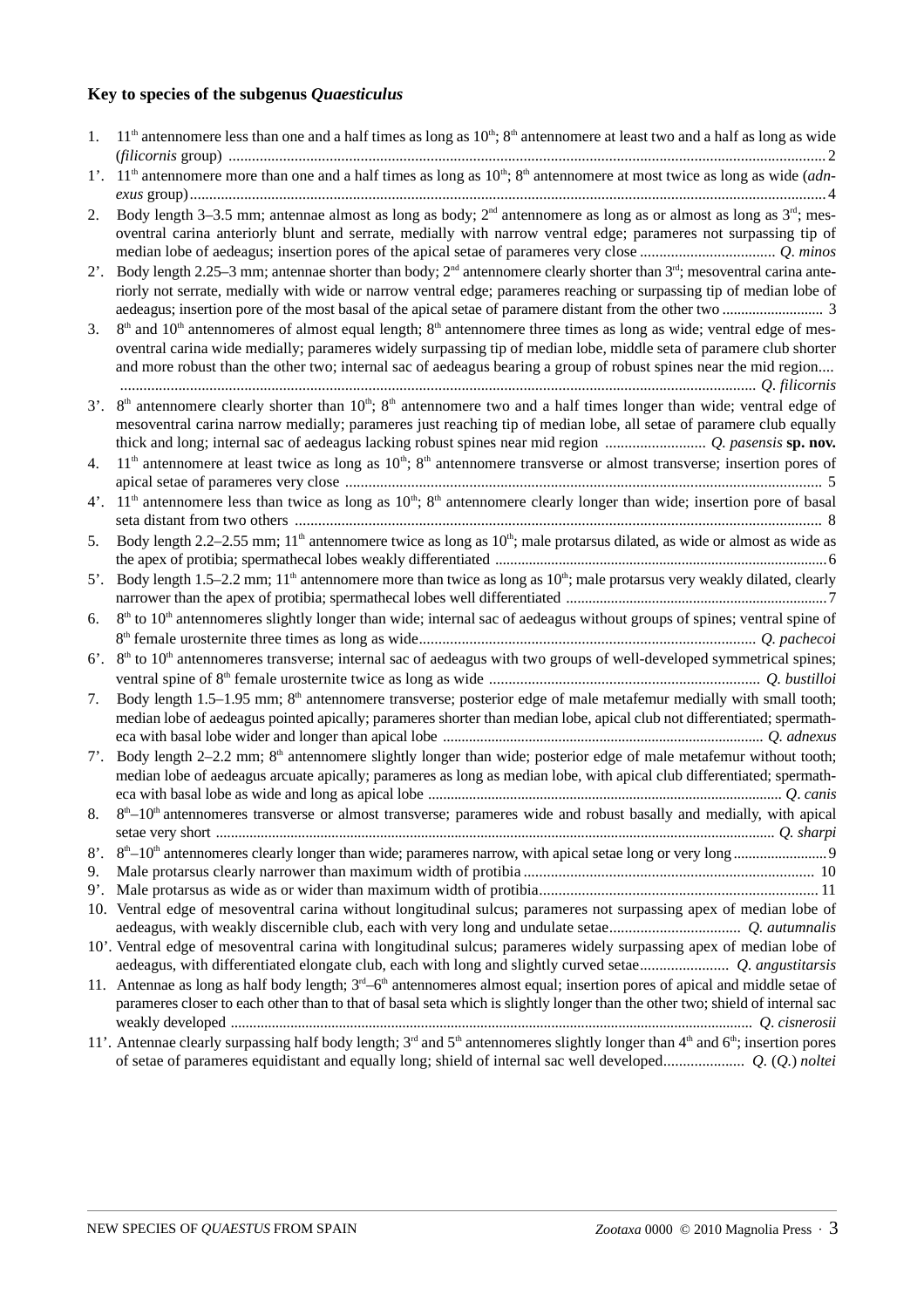## *Quaestus* **(***Quaesticulus***)** *pasensis* **Salgado, Labrada & Luque, new species** (Figs. 1–7)

**Type material. Holotype** (♂) and **allotype** (♀): **SPAIN: Cantabria**: Luena: El Churrón Cave (The Churrón-Millajo Cave karst system, 30TVN2988980475, 255 m), 27-VI-2007, Ocejo, leg. C.G.Luque (CZUL). **Paratypes: SPAIN: Cantabria**: Luena:  $25\%$ ,  $30\%$ , same data as the holotype,  $(3\%$ ,  $3\%$ ,  $3\%$ , MNHN;  $3\%$ ,  $3\sqrt{2}$  MZBS;  $4\sqrt{3}$ ,  $4\sqrt{2}$  JFCL;  $4\sqrt{3}$ ,  $4\sqrt{2}$  JMSC; the rest CZUL);  $8\sqrt{3}$ ,  $8\sqrt{2}$ , El Churrón Cave, 23-VIII-2008, leg. C.G.Luque & L.Labrada (CZUL); 40♂♂, 38♀♀, Rellano Cave (30TVN2897080570, altitude 270 m), 23-VIII-2008, Ocejo, leg. C.G.Luque & L.Labrada  $(3\sqrt[3]{2}, 3\sqrt[3]{2})$ , in MNCN;  $3\sqrt[3]{2}$ ,  $3\sqrt[3]{2}$  MCNA;  $4\sqrt[3]{2}$ , <sup>4</sup>♀♀, PMGC; the rest in CZUL); 2♂♂, 3♀♀, Picón de Riolango Cave (30TVN2983880286, altitude 265 m), 25-X-2008, Riolango, leg. C.G.Luque & L.Labrada (CZUL);  $2\hat{\sigma}\hat{\sigma}$ ,  $4\hat{Q}\hat{Q}$ , La Resaca Cave (30TVN3000181278, altitude 320 m), 10-I-2009, Ocejo, leg. C.G.Luque & L.Labrada (CZUL); Vega de Pas: 2 3 3, 4 9 9, La Millajo Cave (The Churrón-Millajo Cave karst system, 30TVN3031081276, altitude 320 m), 10-I-2009, Guzparras, leg. C.G.Luque & L.Labrada (CZUL).

**Diagnosis.**  $10<sup>th</sup>$  antennomere almost as long as  $11<sup>th</sup>$ ; all antennomeres slender and much longer than wide; male protarsus somewhat wider than apex of protibia; elytra bearing sutural striae; median lobe of aedeagus pointed, internal sac of aedeagus exhibiting small scales and a short, slender stylet, without basal plate; spermathecal complex with short and fine spermathecal duct, somewhat dilated anteriorly.

**Description.** *Holotype, male.* Body length 2.44 mm; maximum width 1.30 mm. Uniformly ovoid body tapering posteriad; pronotum and elytra convex, completely covered with short, fine, sparse and recumbent yellowish pilosity (Fig. 1).

Punctures on head extremely fine and superficial, seem almost non-existent giving tegument very shiny reddish brown appearance. Antennae long, surpassing half of body length; antennomeres long and cylindrical,  $1<sup>st</sup>$ ,  $2<sup>nd</sup>$ ,  $7<sup>th</sup>$ ,  $9<sup>th</sup>$  and  $10<sup>th</sup>$  are slightly dilated apically, all at least twice as long as wide;  $11<sup>th</sup>$  antennomere the longest, slightly longer than  $10^{\text{th}}$ ,  $10^{\text{th}}$  is slightly shorter than  $9^{\text{th}}$ ;  $4^{\text{th}}$  almost as long as  $3^{\text{rd}}$ ;  $3^{\text{rd}}$ ,  $5^{\text{th}}$  and  $6^{\text{th}}$  are equally long (Table 1).

| <b>TABLE 1.</b> Measurements of the holotype (male) of <i>Quaestus pasensis</i> sp. nov. Length (L) and maximum width (W) of |  |
|------------------------------------------------------------------------------------------------------------------------------|--|
| antennomeres $1st$ to $11th$ (all measurements in mm).                                                                       |  |

|   | l st  | 2nd   | 3rd   | 4th   | 5th   | 6th   | 7th   | 8th   | 9th   | 10th  | ' 1th |
|---|-------|-------|-------|-------|-------|-------|-------|-------|-------|-------|-------|
|   | 0.145 | 0.162 | 0.107 | 0.100 | 0.107 | 0.107 | 0.133 | 0.091 | 0.140 | 0.136 | 0.167 |
| W | 0.051 | 0.047 | 0.036 | 0.036 | 0.036 | 0.036 | 0.047 | 0.036 | 0.047 | 0.047 | 0.056 |

Pronotum strongly transverse, widest at base, almost twice as wide as long, as wide as anterior part of elytra; lateral margins uniformly arcuate, posterior corners blunt and slightly prolonged posteriorly, angle slightly obtuse; tegument with very fine superficial punctation. Mesoventral carina as in group 2C (Salgado 1996: see Figures), high, laminar and long, reaching metaventrite; anterior edge of carina weakly curved, slightly prominent, ventral edge straight and narrow; the strongly rounded vertex forms an obtuse angle.

Elytra elongated, 1.44 times as long as wide, widest near basal ¼, somewhat wider than pronotum (1.1 ratio); lateral margins uniformly curved to strongly rounded apex. Sutural striae well developed.

Legs long and slender. Foretarsus with  $1<sup>st</sup>-4<sup>th</sup>$  tarsomeres dilated,  $1<sup>st</sup>$  tarsomere 1.13 times as wide as apex of tibia; protarsus elongate, one and a half times longer than wide; mesotibia somewhat arcuate and metatibia slightly undulate.

Aedeagus (Figs. 2, 3) 0.49 mm long; in lateral view (Fig. 3) widely arcuate, forming obtuse angle near the middle; in dorsal view (Fig. 2) median lobe with uniformly arcuate lateral margins and weakly pointed apex. Ventral lamina of tegmen wide and rounded, well sclerotized, shorter than basal lamina. Parameres slender, almost reaching apex of median lobe, apical club weakly dilated and subrectangular, with three fairly long setae, two apically with insertion pores very close to each other and one basally, clearly distant from the other two (Fig. 4). Internal sac with short slender stylet lacking basal plate and surrounded by small scales; in apical half with narrow poorly visible reinforcing bands (Fig. 5).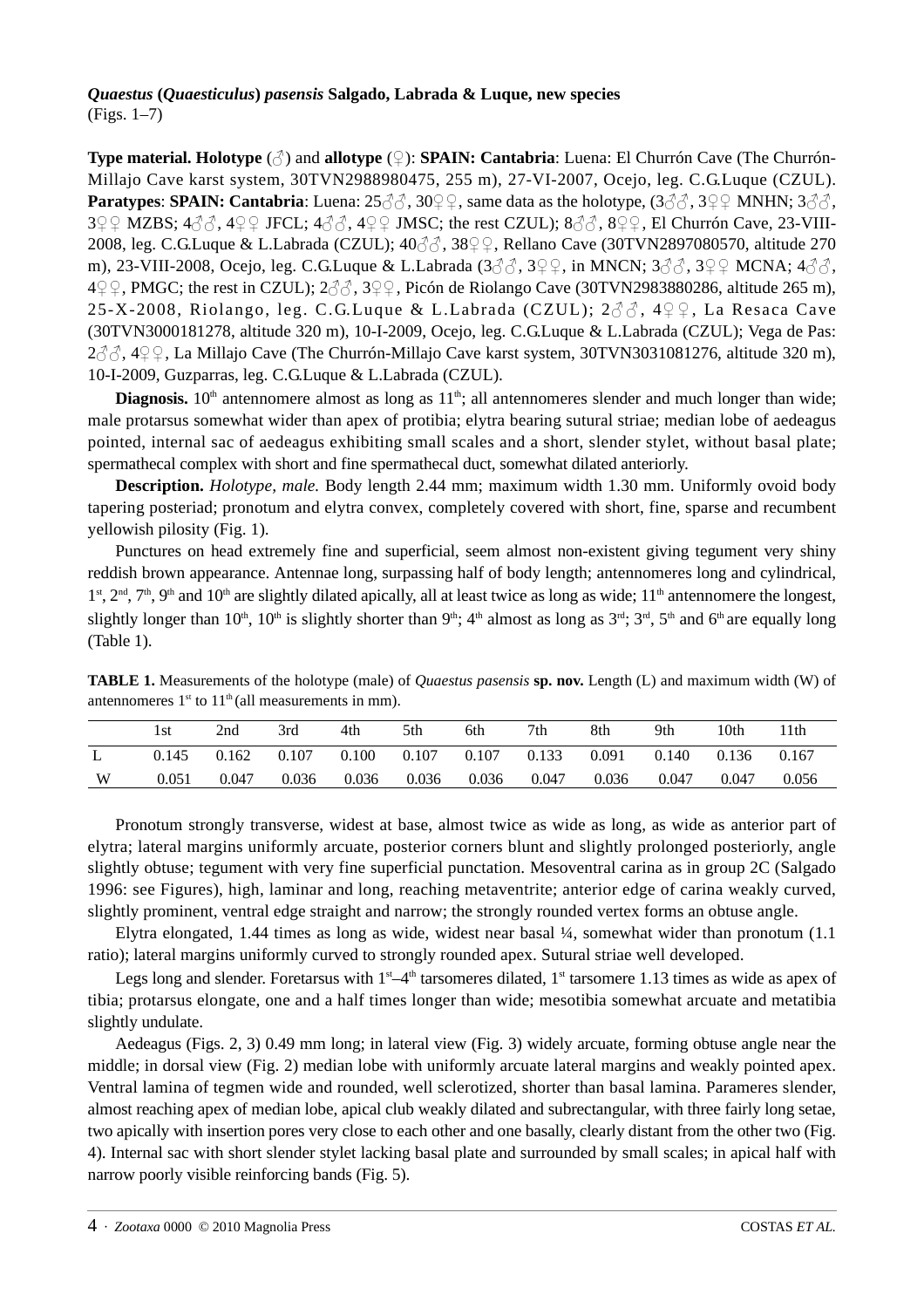

**FIGURE 1.** Habitus of *Quaestus pasensis* **sp. nov.**, holotype.

*Allotype, female.* Body length 2.28 mm. Similar to male, except  $1<sup>st</sup>-4<sup>th</sup>$  protarsomeres not dilated and antennae slightly shorter, with antennomeres wider than in male (Table 2).

**TABLE 2.** Measurements of the allotype (female) of *Quaestus pasensis* **sp. nov.** Length (L) and maximum width (W) of antennomeres  $1<sup>st</sup>$  to  $11<sup>th</sup>$  (all measurements in mm).

|   | 1st   | 2nd   | 3rd   | 4th   | 5th   | 6th   | 7th   | 8th   | 9th   | 10th  | 11th  |
|---|-------|-------|-------|-------|-------|-------|-------|-------|-------|-------|-------|
|   | 0.138 | 0.147 | 0.100 | 0.096 | 0.100 | 0.100 | 0.113 | 0.076 | 0.113 | 0.109 | 0.151 |
| W | 0.047 | 0.040 | 0.033 | 0.033 | 0.033 | 0.033 | 0.040 | 0.033 | 0.040 | 0.040 | 0.051 |

Spiculum ventrale of  $8<sup>th</sup>$  urosternite short and fine, sides almost parallel and apex rounded (Fig. 6).

Spermathecal complex distinct, 0.14 mm long, bilobed, basal lobe ovoid, longer and wider than spherical apical lobe, both lobes well-sclerotized; the part joining lobes membranous, as long as apical lobe; spermathecal duct short and thin, 3-4 times as long as spermatheca, widened at beginning, posterior part directly joined to dorsal face of bursa copulatrix; spermathecal gland small, rounded and membranous usually not easily discernible, opens into widened anterior part of the spermathecal duct (Fig. 7).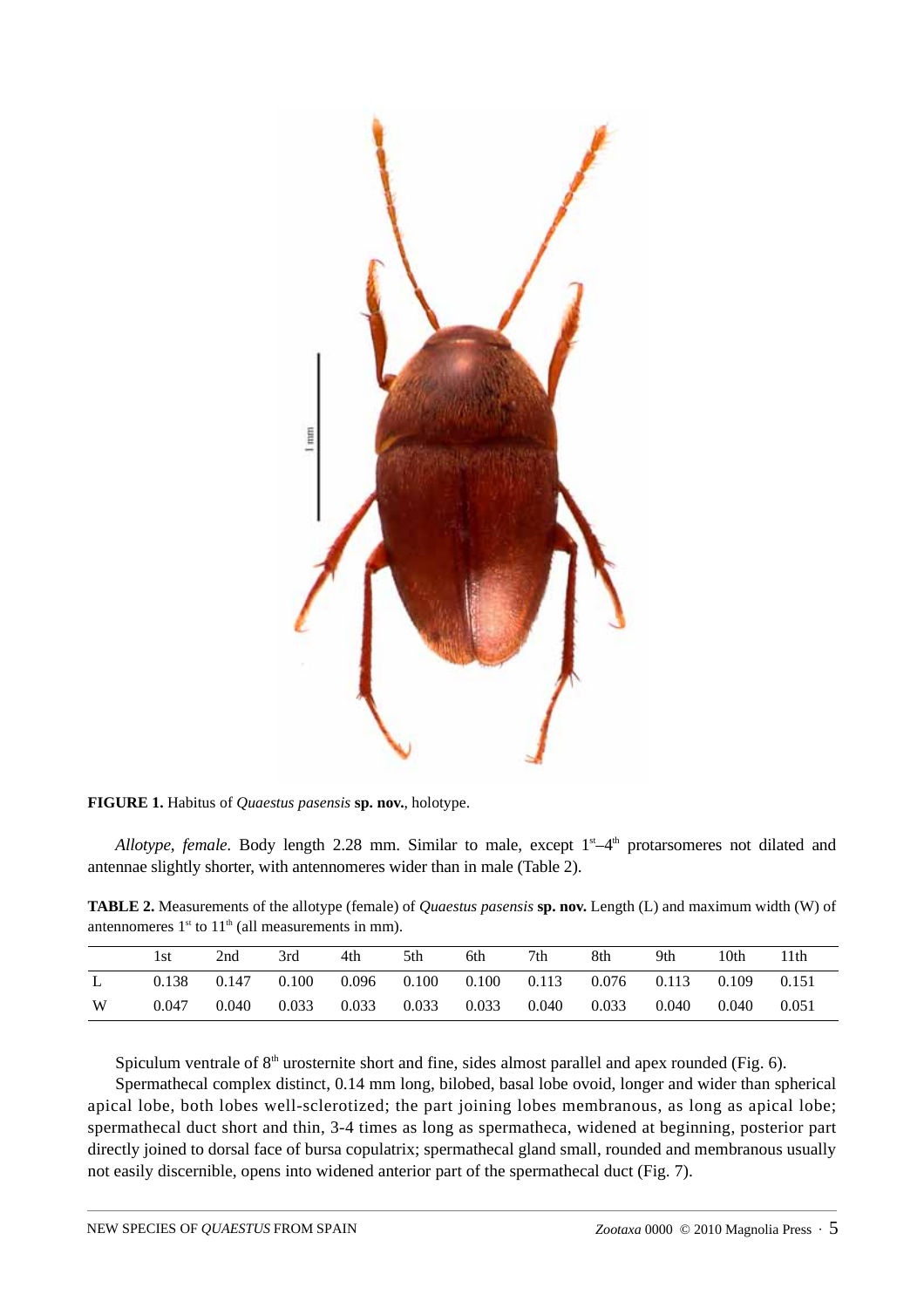

**FIGURES 2–7.** Details of *Quaestus pasensis* **sp. nov.** 2: aedeagus in dorsal view; 3: aedeagus in lateral view; 4: apical club of the right paramere; 5: sclerotized structures of internal sac; 6: ventral spine of 8<sup>th</sup> female urosternite; 7: spermathecal complex.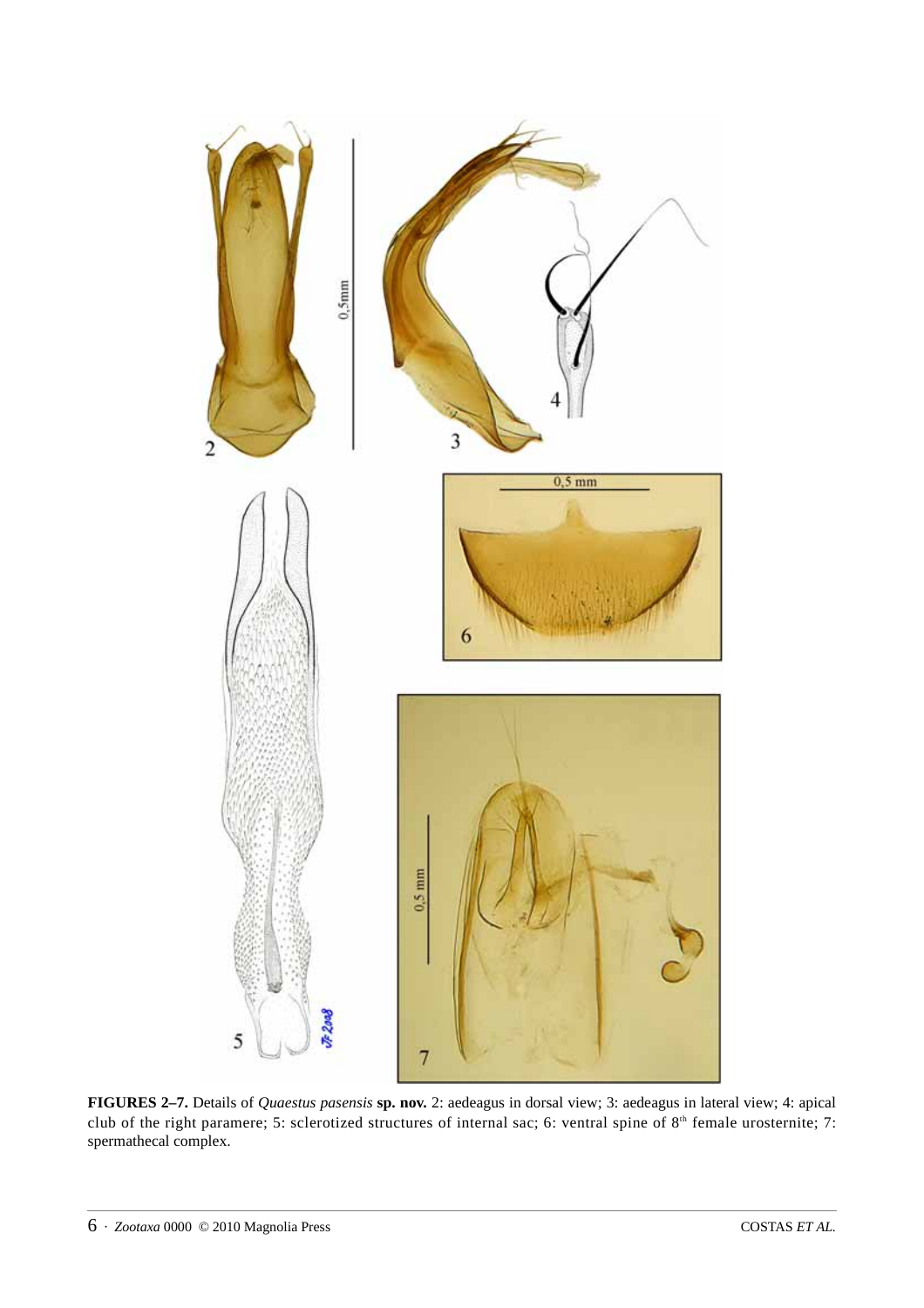**Variability.** Body length of the paratypes ranges from 2.25 to 2.50 mm.

**Discussion.** *Quaestus pasensis* belongs to the subgenus *Quaesticulus* Schaufuss, 1861, based on the following characters: elytra bearing sutural stria, internal sac without developed sclerotized formations and with stylet lacking basal plate, spermathecal duct short with spermathecal gland small and membranous (Salgado *et al.* 2008).

Within *Quaestus* the new species belongs to section IV (originally established by Jeannel(1924)), characterized by two characters:  $11<sup>th</sup>$  antennomere slightly longer than  $10<sup>th</sup>$ , and all antennomeres clearly longer than wide. Section IV includes two additional species: *Q. minos* (Jeannel, 1909) and *Q. filicornis* (Uhagón, 1881). The new species differs from them in the shape of antennae, protarsi, mesoventral carina and the structure of the aedeagus; in *Q. minos* and *Q. filicornis* the antennae are longer, protarsi are wider, mesoventral carina is stronger, the parameres and stylet of the aedeagus are longer and more robust.



**FIGURES 8**. Location of the caves inhabited by *Quaestus autumnalis* (1–29), *Q. pasensis* **sp. nov.** (30–34) and *Q. minos* (35–42). (A) Geographical map of the area; (B) Distribution of the caves. Grey areas indicate rock outcrops containing limestone. Scale 1:500.000. Squares 10 x 10 km. For cave names, coordinates and altitudes see Appendix.

Externally, the new species is most similar to *Q. autumnalis* (Escalera, 1998), a member of section III (Jeannel, 1924). *Quaestus pasensis* can be separated from *Q. autumnalis* based on the following characters: 1) in *Q. autumnalis* all antennomeres robust (slender in *Q. pasensis*) and  $11<sup>th</sup>$  antennomere almost twice as long as 10<sup>th</sup> (subequal in *Q. pasensis*); 2) in *Q. autumnalis* ventral edge of mesoventral carina medially expanded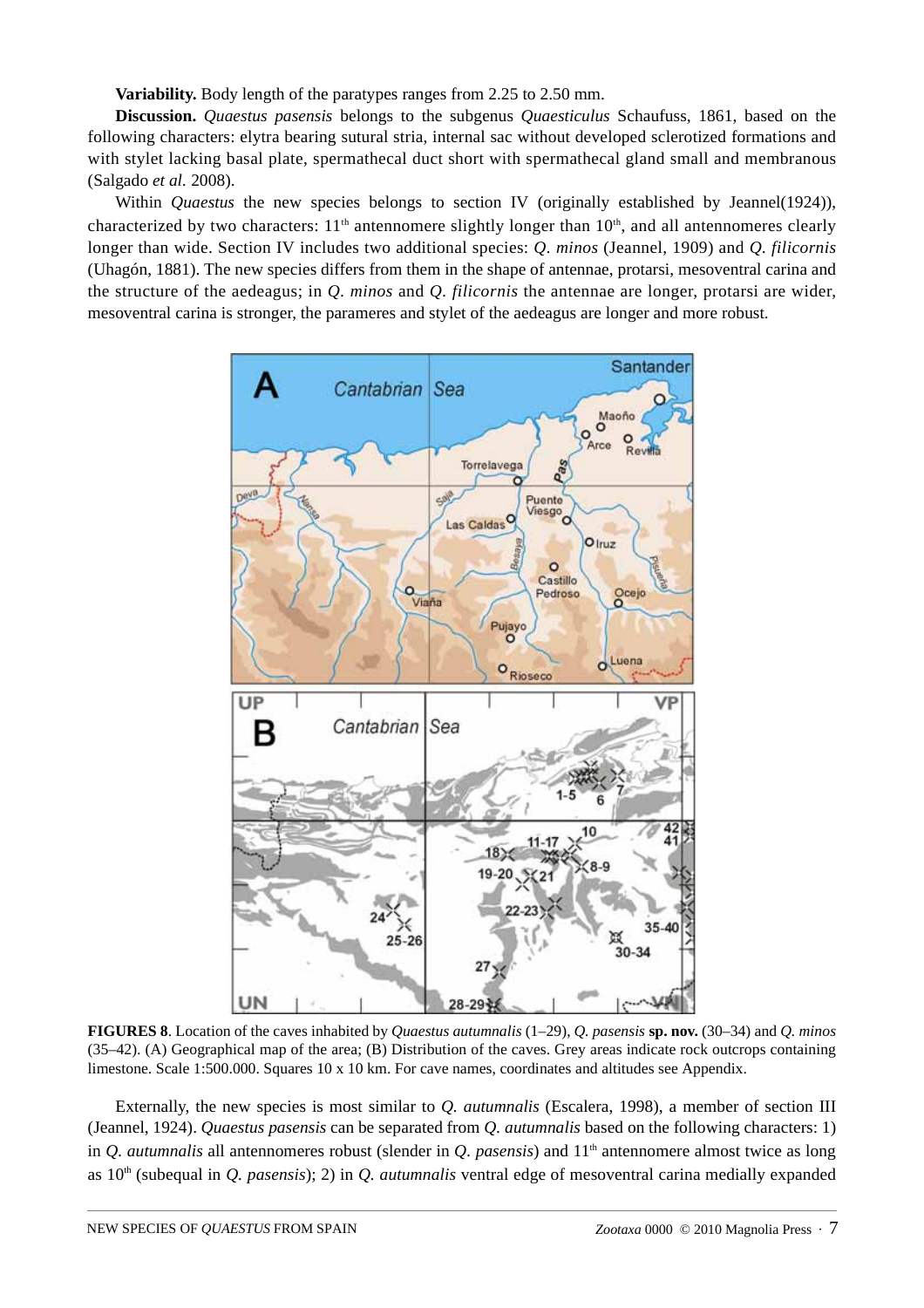(narrow throughout in *Q. pasensis*); 3) in *Q. autumnalis* protarsus always narrower than apex of protibia (clearly wider in *Q. pasensis*); 4) *Q. autumnalis* apex of median lobe blunt (pointed in *Q. pasensis*) and setae of parameres very long and undulate (much shorter and not undulate in *Q. pasensis*).



**FIGURE 9**. Detailed map of study area indicating location of the five caves inhabited by *Quaestus pasensis* **sp. nov.** (courtesy of the "Niphargus" Speleological Club). UTM grid 250 x 250 m.

Quaestus pasensis is restricted to a small karstic area of some 1 km<sup>2</sup>, and clearly isolated geographically from its most proximate species, *Q. autumnalis* towards the north-west and *Q. minos* towards the north-east by a strip of overthrusts. Fig 8B indicates the locations of the caves inhabited by the three species and clearly demonstrates gaps between the three species areas. The distribution area of *Q. pasensis* appears to be restricted to the karst-fissured aquifer systems in the Upper Jurassic carbonate rocks within the Ocejo karst system that stretches through the municipal districts of Luena and Vega de Pas.

Sampling was done in five caves: El Churrón, Relleno, Picón de Riolango, La Resaca and La Millajo (Fig. 9). El Churrón is about 2.5 km long and it is the most important cave explored in the western part of the Pas Mountains. The cave is situated on a fault inscribed on a tectonical alignment controlled by a system of fractures in a general N 50–70º W and N 160–170º E direction. The other four caves are shorter, the longest of them being the Picón de Riolango Cave located at a roadside and consisting of a network of short galleries about 60 m long.

In all caves where *Q. pasensis* has been recorded it coexists with *Q. sharpi nigricans* (Jeannel, 1924), a subspecies widely distributed in the north eastern karstic area of Cantabria province and reported from almost one hundred caves (Salgado, 1976, 1994). *Quaestus pasensis* was found only in samples from the central to the deepest parts of the caves (in greater numbers), whereas the specimens of *Q. sharpi nigricans* were collected in small series particulary near the cave entrances.

*Quaestus pasensis* was always collected in accumulations of organic matter. In El Churrón Cave, it has been found in wet remains of rotten wood; in the four other caves in old and mouldy bat manure. This species reaches the dark zone of the caves, near very wet areas; it has been found in deep zones where the air humidity is near saturation point, 95 to 99 %, and temperatures are between 10 and 14 ºC.

**Etymology.** The specific name is derived from the Pas Mountains (Cantabria, Spain), the karst region where the species occurs.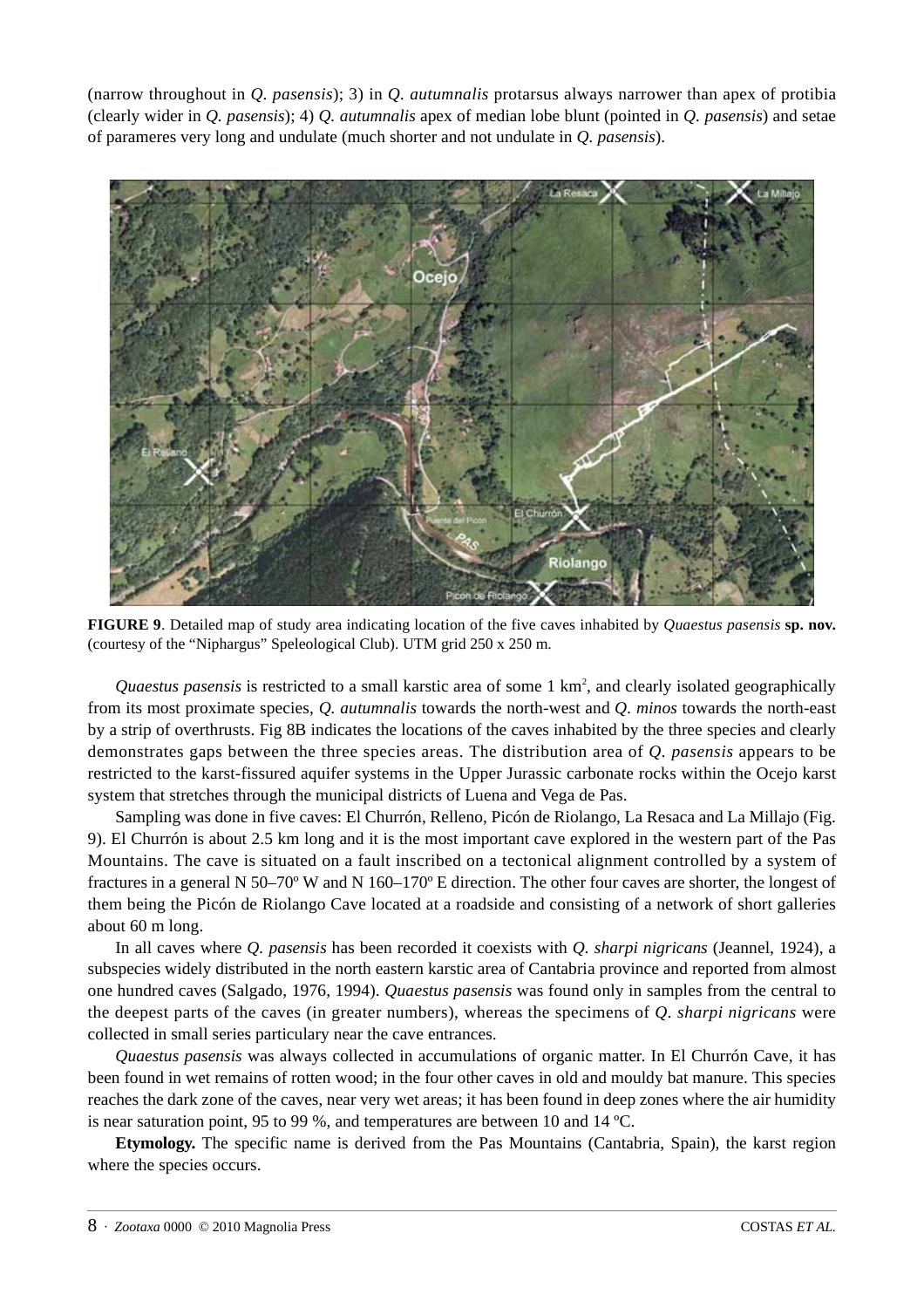### **Acknowledgements**

The specimens referred to in this paper were collected during several biospeleological prospections authorized and granted by the Government of Cantabria (Spain). This work was supported in part by grants from the General Direction for Biodiversity of the Regional Government of Cantabria. We thank A. Subiñas Peña for generously offering his knowledge of the study site and the caves, J. Fresneda by his kind collaboration in photos and drawings, and also I. Ribera who provided information about molecular studies. Finally, we thank two reviewers for critically reading the manuscript and providing commentaries.

#### **References**

- Bolívar, C. (1915) Un nuevo sílfido cavernícola de la región Cantábrica. *Boletín de la Real Sociedad española de Historia natural*, 15, 401–402.
- Coiffait, H. (1965) Nouveaux *Speocharis* du groupe *S. cantabricus* (Col. Bathysciinae). *Annales de Spéléologie*, 20(2), 289–294.
- Escalera, M.M. de la (1898) Diagnosis de especies nuevas del género *Bathyscia*. *Anales de la Sociedad española de Historia natural*, 27, 37–39.
- Español, F. (1950) Coleópteros cavernícolas (troglobios) de la provincia de Tarragona. *Speleon*, 1, 41–58.
- Jeannel, R. (1909) Contribution à l'étude des Silphides cavernicoles d'Espagne. *Boletín de la Real Sociedad española de Historia natural*, 9(19), 462–474.
- Jeannel, R. (1913) Deux nouveaux *Trechus* (Col. Carabidae) cavernicoles d'Espagne. *Bolletin de la Société entomologique de France*, 17, 426–428.
- Jeannel, R. (1924) Monographie des Bathysciinae (Col. Catopidae). *Archives de Zoologie expérimentale et générale*, 63(1), 1–436.
- Pérez Arcas, L. (1872) Especies nuevas o críticas de la fauna española, II. *Anales de la Sociedad española de Historia natural*, 1, 126–127.
- Ribera, I., Fresneda, J., Bucur, R., Izquierdo, A., Vogler, A.P., Salgado, J.M. & Cieslak, A. (2010) Ancient origin of a Western Mediterranean radiation of subterranean beteles. *BMC Evolutionary Biology*, 10, 29, 1–14.
- Salgado, J.M. (1976) Origens e distribuiçâo geográfica dos Bathysciinae (Col. Catopidae) cantábricos. *Ciência Biológica (Portugal)*, 1, 105–130.
- Salgado, J.M. (1992) *Speocharis* (*Sajadytes*) *canis*, n. subgen. y n. sp. de Cantabria (Col. Catopidae, Bathysciinae). *Nouvelle Revue d'Entomologie (N.S.)*, 9(2), 101–105.
- Salgado, J.M. (1993) Los Bathysciinae (Col. Cholevidae) cantábricos: «sección *Speocharis*». *Mémoires de Biospéologie*, 20, 221–230.
- Salgado, J.M. (1994) Distribución geográfica de *Speocharis sharpi* (Escalera, 1898): consideraciones sobre la armadura del saco interno del edeago. Coexistencia con otros Bathysciinae (Coleoptera, Cholevidae). *Nouvelle Revue d'Entomologie (N.S.)*, 11(1), 5–17.
- Salgado, J.M. (1996) Estudio sobre la importancia de la quilla mesosternal. Descripción de *Leonesiella* n. gen. y «status» del gen. *Speogeus* (Col. Cholevidae, Leptodirinae). *Mémoires de Biospéologie*, 23, 149–155.
- Salgado, J.M. (2000) A new revision and taxonomic position for the cantabrian Leptodirinae: sections *Quaestus* and *Speonomidius* (Coleoptera, Cholevidae). *Annales de la Société entomologique de France (n.s.)*, 36(1), 45–59.
- Salgado, J.M. (2001) Nota sinonímica sobre el género *Quaesticulus* Schaufuss y el subgénero *Sajadytes* Salgado (Coleoptera, Leiodidae, Leptodirinae). *Boletín de la Asociación Española de Entomología*, 25(1–2), 195–196.
- Salgado, J.M. & Fresneda, J (2009) Descripción de *Quaestus* (*Quaesticulus*) *bustilloi* n. sp. de Asturias, España. Actualización del inventario de los Leptodirini de la región asturiana (Coleoptera: Leiodidae: Cholevinae). *Heteropterus Revista de Entomología*, 9(1), 1–16.
- Salgado, J.M., Blas, M. & Fresneda, J (2008) *Fauna Ibérica. Vol. 31. Coleoptera, Cholevidae*. Museo Nacional de Ciencias Naturales, Consejo Superior de Investigaciones Científicas, Madrid, 802 pp.
- Schaufuss, L.W. (1861) Zwei neue Silphiden Gattungen. *Stettiner entomologische Zeitung*, 22, 423–428.
- Uhagón, S. (1881). Especies nuevas del género *Bathyscia* encontradas en Vizcaya. *Anales de la Sociedad española de Historia natural*, 10, 113–126.